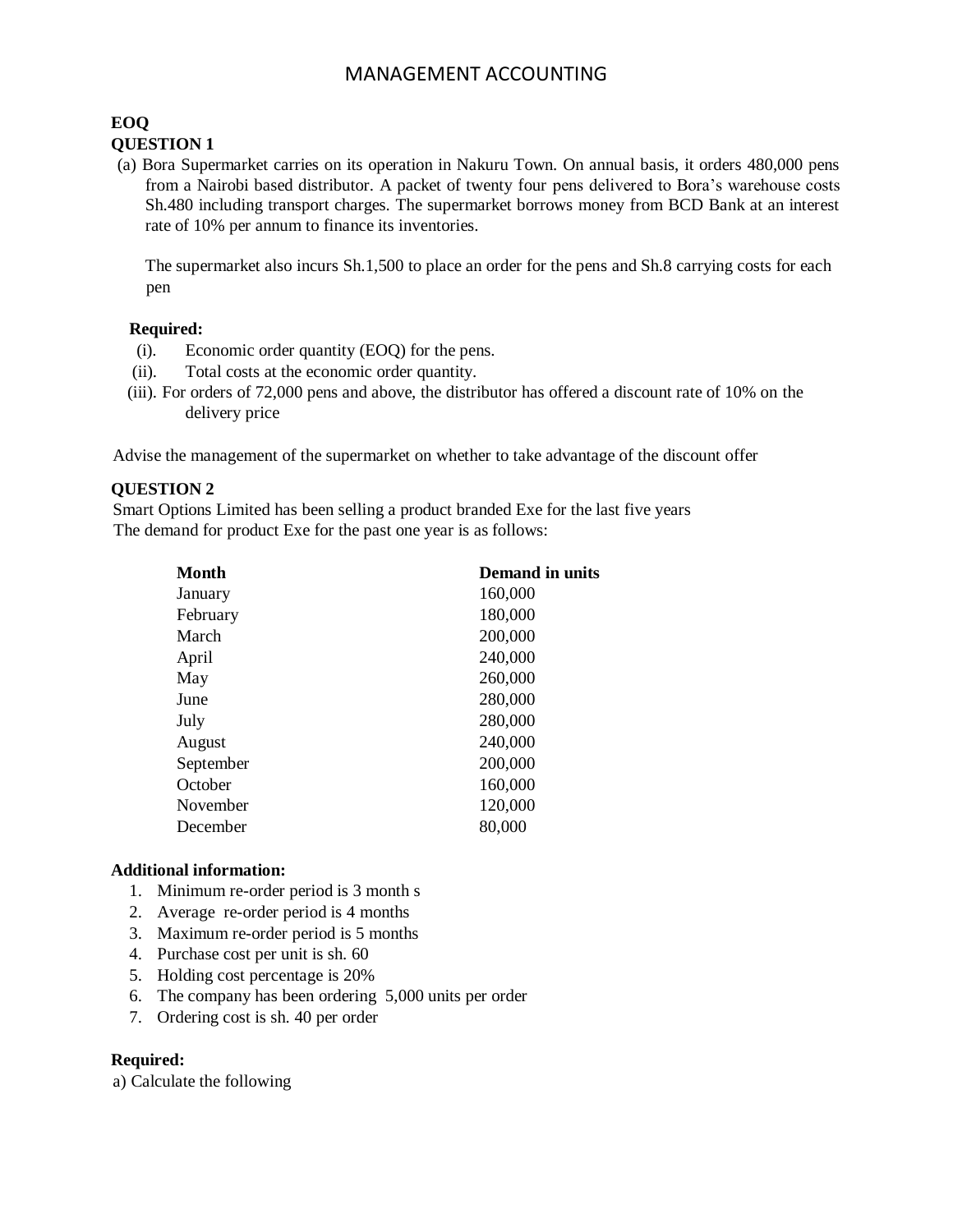# MANAGEMENT ACCOUNTING

- i. Re-order level ii. Minimum stock level
- iii. Maximum stock level
- iv. Average stock
- v. Economic order quantity (EOQ) of product Exe vi. Total cost the economic order quantity

# **QUESTION 3**

(b) Stockmart Limited manufactures a product branded "Bora". The main raw material used in the manufacture of "Bora" is material "MT2011".

The current stock control policy of the company is to order material "MT20 II" twice a year. The quantity of each order is equivalent to one-half of the year's forecast demand.

The following information relates to material "MT2011":

| Annual demand           | 12,000 units.              |
|-------------------------|----------------------------|
| Ordering cost           | Sh.60 per order.           |
| Annual holding cost     | 12% of the purchase price. |
| Purchase price per unit | Sh.75.                     |
| Lead time               | 1 month.                   |

The procurement manager proposes to change the current stock control policy to the Economic Order Quantity (EOQ) policy. He estimates that a buffer stock of an additional 300 units should be provided to cover fluctuations in demand.

## **Required:**

If the new policy is adopted, calculate for material MT20 11:

- (i) Reorder level that should be set.
- (ii) Economic Order Quantity.
- (iii) Anticipated reduction in the value of the average stock investment.
- (iv) Anticipated reduction in total inventory costs during the first and subsequent years.

#### **QUESTION 4**

Amdany Ltd. uses a part branded "Maxi" whose demand tends to be constant at an annual rate of 4.4 million units. The cost per unit for this part is Sh.220 and the cost of placing an order is Sh.550. Amdany Ltd. estimates that the annual inventory carrying cost of the part expressed as a percentage of cost of average inventory is 20%.

#### **Required:**

- i) Compute the economic order quantity (EOQ).
- ii) Compute the annual number of orders.
- iii) Calculate the reorder point. Assume that lead time is 11 days and the company works for 330 days in a year.